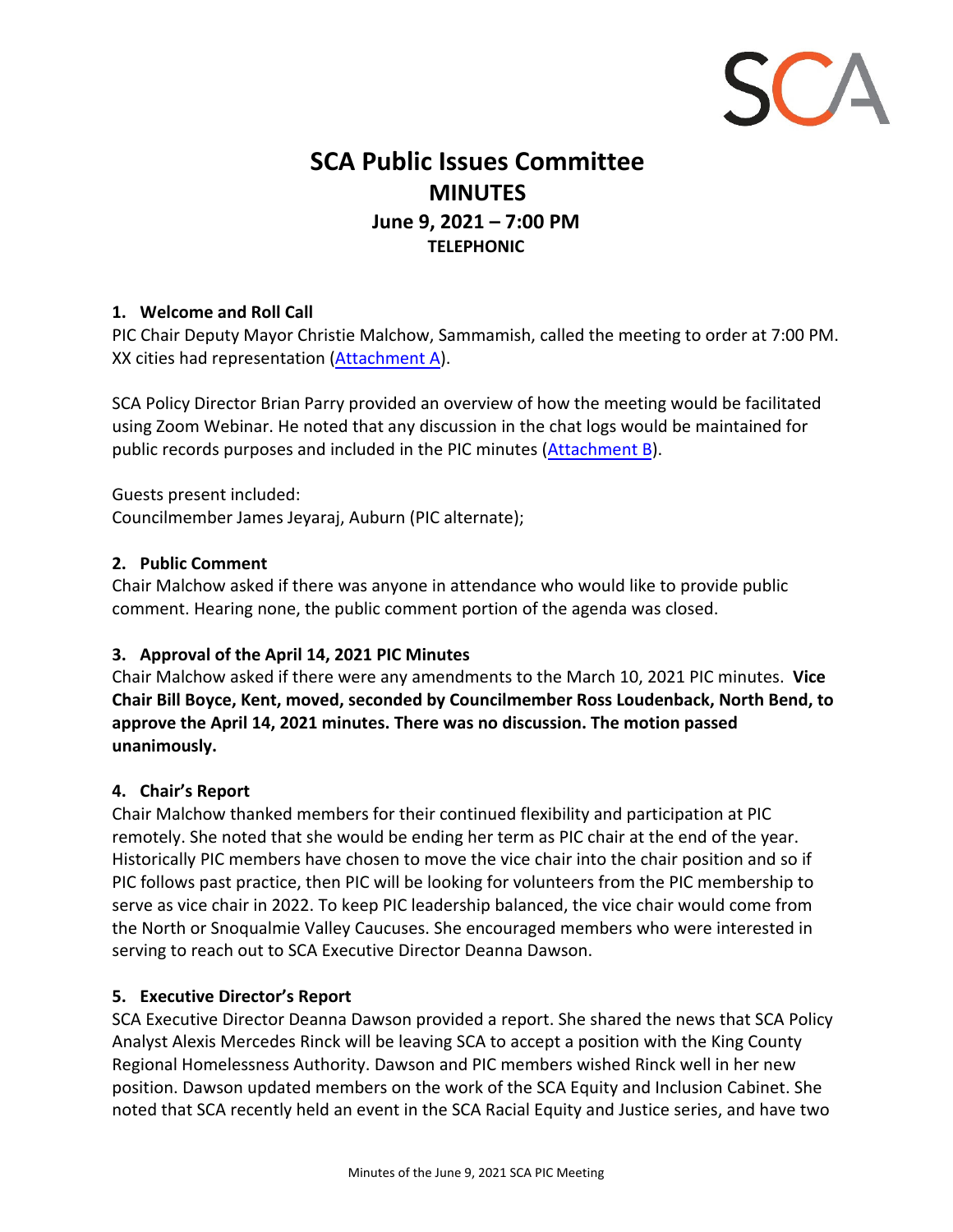additional planned events in the coming weeks. She invited members to attend the upcoming SCA Networking Event on June 30, and the upcoming "Lunch with the SCA Board" and "Meet the County Council" meetings on June 25 and June 28, respectively.

# **6. Member Roundtable**

PIC members shared news about elected official retirements in 2021 and updates from their cities.

# **7. Affordable Housing Dashboard**

SCA Policy Analyst Alexis Mercedes Rinck reported on a recently released King County affordable housing data dashboard. She explained that this dashboard ties back to the Regional Affordable Housing Task Force Five Year Action Plan. The task force wrapped up its work at the end of 2018 and released a five‐year action plan. Within this action plan there are seven main goals which have strategies and action items underneath each of them, but the overarching goal of the plan is to eliminate cost burden for households earning 80% Area Median Income, with a priority for serving households at or below 50% Area Median Income. One of the key metrics identified in the five‐year action plan is the countywide need to build or preserve 44,000 units affordable to households earning 50% AMI by 2024. In an effort to track progress towards this goal, the Affordable Housing Committee charter directs county staff to develop and maintain an affordable housing dashboard.

Rinck said that one of the stumbling blocks for collective action around affordable housing identified by the Affordable Housing Task Force is the lack of accessible and consistent data across jurisdictions. The new King County Regional Affordable Housing Dashboard is intended to fill that gap. This is the region's first countywide dashboard to monitor key affordable indicators and reflects work by dozens of policy staff, data analysts, and affordable housing operators across the region. This dashboard will not only monitor progress towards implementation of the five‐year plan but also support policy decisions and analysis of the Affordable Housing Committee and expand the impact of committee by serving as a communications and advocacy tool.

Rinck highlighted the jurisdictional snapshots section. Under this section, a user can select any jurisdiction within King County using a drop‐down box and be able to see detailed information on affordable housing in that jurisdiction. The data available includes affordability indicators such as: cost burden by household and by race/ethnicity; total housing units disaggregated by Area Median Income (AMI) level; and income restricted units. Additionally, the user can see information on demographics and housing costs for that jurisdiction, as well as housing policies enacted to increase housing growth and diversity, reduce the cost to build affordable housing, create income‐restricted affordable units, and protect tenants.

Rinck said that county staff are doing what they call a stakeholder engagement roadshow of the dashboard seeking input. The dashboard will continue to be updated as new and improved datasets are developed. There is also technical advisory group which includes city staff and other regional stakeholders to weigh‐in on future dashboard iterations.

# **8. King County Countywide Planning Policies**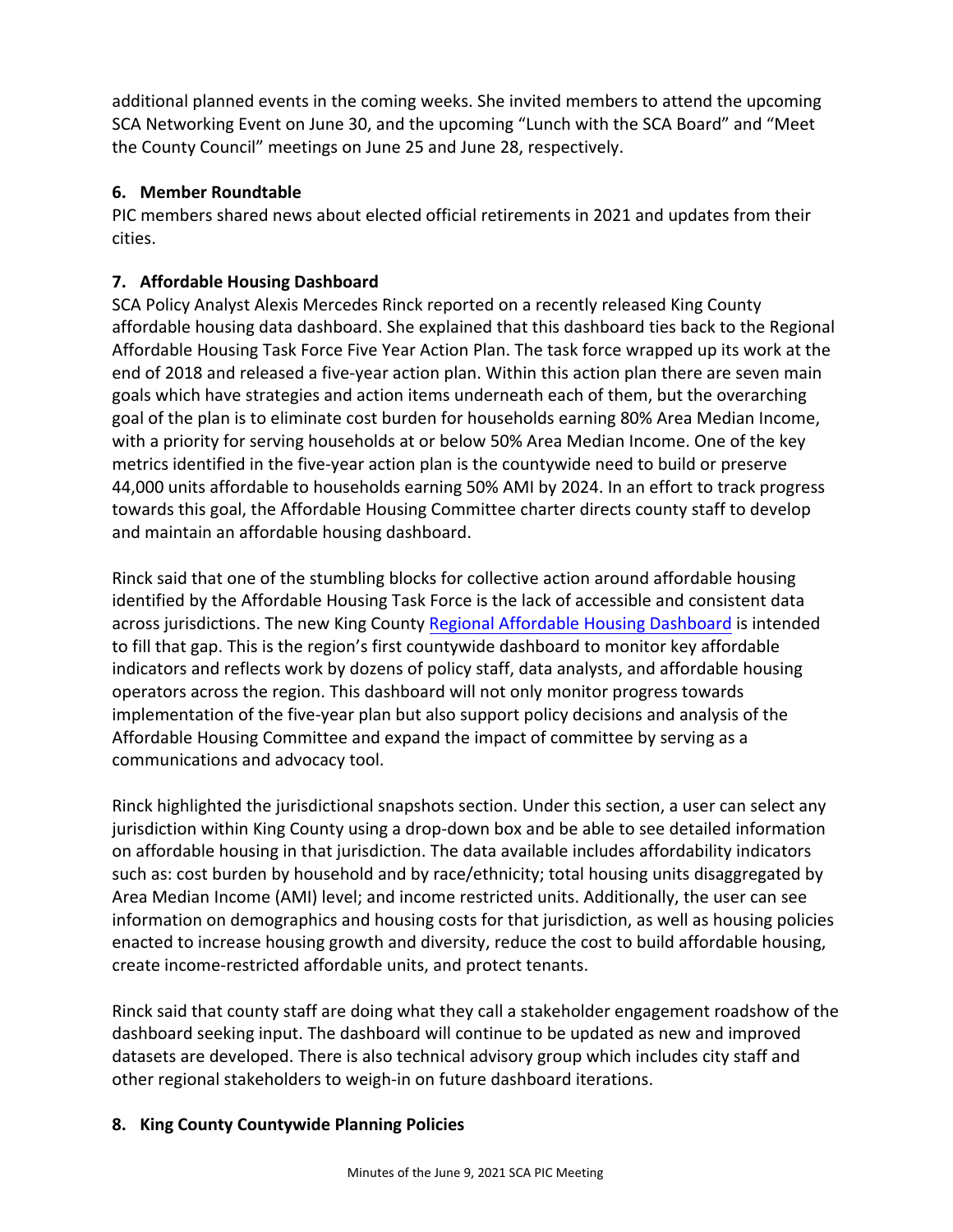SCA Policy Director Brian Parry reported on the update to the Countywide Planning Policies (CPP's) ongoing at the King County Growth Management Planning Council (GMPC). The CPP's are a series of policies that set the framework for what will be required in city comprehensive plans. These policies set the urban growth boundary, criteria for revising that boundary, growth targets for population and jobs, and address a variety of issues that are countywide in nature.

The CPP's are part of a cascading set of policies that start at the top with the GMA, then followed by the regional growth plan, VISION 2050, that is adopted at the Puget Sound Regional Council, then the CPP's take that regional plan and refine and apply it within King County.

Highlights of the changes being considered by the GMPC include: new requirements for jurisdictions associated with planning for and monitoring affordable housing supply; new emphasis on planning for health and equity outcomes in housing, land use, transportation, environmental, and economic policies; and a greater emphasis to climate change.

The GMPC released a public review draft of the proposed changes for comment in March and April, which were reviewed by the GMPC in late May. The public comments received were by and large very positive about the proposed updates and the direction they point the region in. Particularly the emphasis on incorporating equity throughout the policies; promoting positive health outcomes; and focusing growth into areas with access to transit and jobs.

Parry highlighted two areas where there are ongoing discussions: the first relates to growth targets and the second relates to affordable housing. Several commenters asked the GMPC to reconsider one or more city's proposed growth targets and also whether there should be a more "top-down" approach to setting targets to ensure consistency. In addition, during the public comment period several cities in South King County ask that the CPP's be further refined to recognize that cities in South King County already host a large percentage of the region's "naturally occurring" affordable housing and to ensure the region does not perpetuate existing inequities in access to opportunity and generational wealth building by having policies that drive concentrations of wealth and poverty in different geographic segments of the county. Parry noted that at the most recent GMPC meeting, County Council Chair Balducci suggested tasking the Affordable Housing Committee with looking at how to address these issues further and recommend additional changes to the CPP's that could be added in 2022 following this round of policy updates.

Parry said the GMPC will be taking up these issues and the overall draft CPP's for potential adoption at their next meeting on June 23, 2021. Changes to the CPP's recommended by the GMPC must be approved by the County Council and then ratified by at least 30 percent of cities and towns representing at least 70 percent of the total county population.

Councilmember Traci Buxton, Des Moines, expressed concerns about the new expectations for data collection related to affordable housing and whether smaller cities would have staffing capacity to support that work. Parry said there was a convening of planning staff and King County staff to attempt to address those concerns. He said the draft CPP's now include a technical assistance manual and more clarity about what role the county will play in those efforts, and he encouraged members or their staff to provide additional feedback.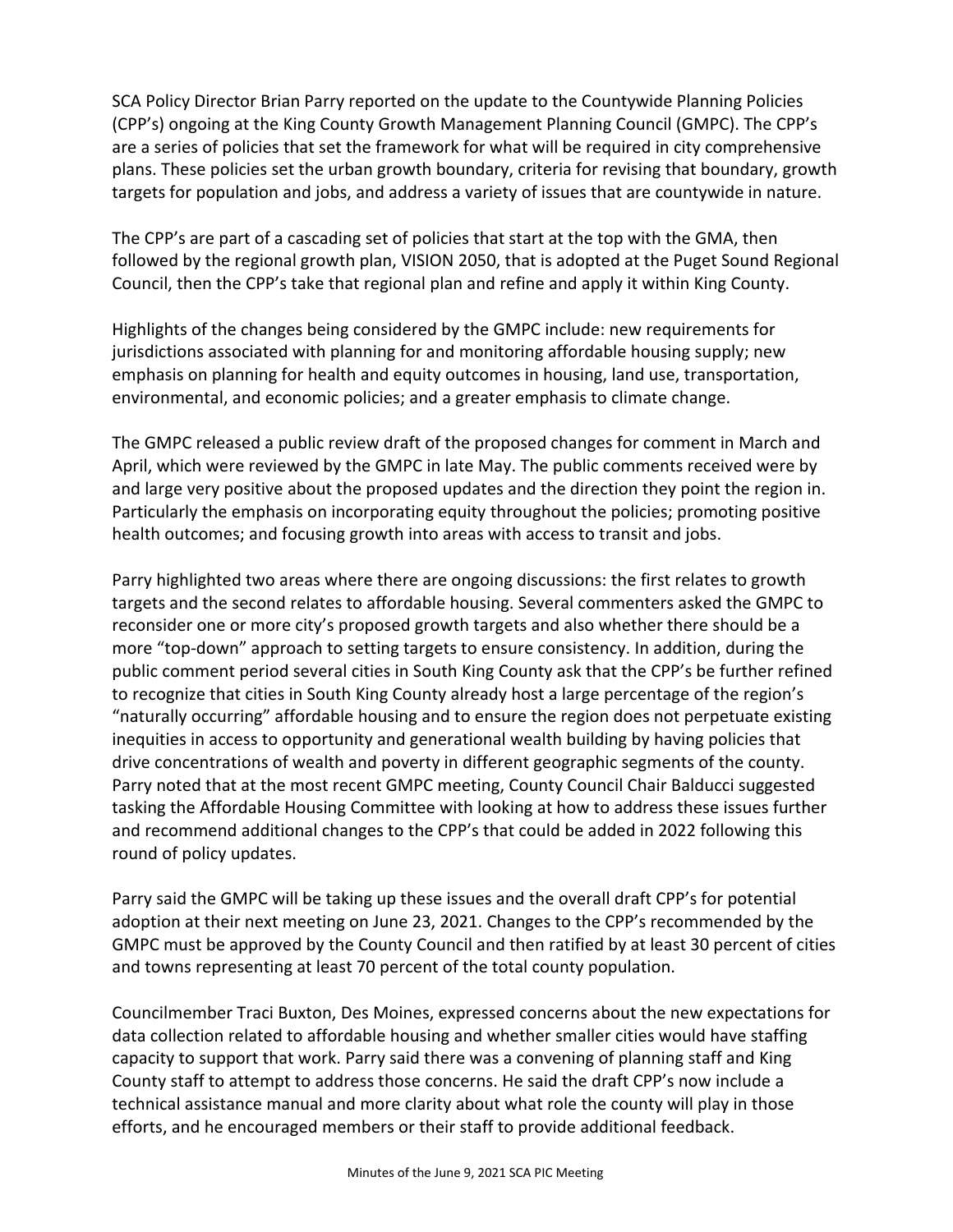Mayor Angela Birney, Redmond, said she agreed with the concerns raised by other cities that the region needs to do a better job of ensuring that housing is connected to access to jobs and not just concentrated wherever land values are the least expensive. She said there needs to be balance, and that it is a long‐term issue everyone needs to be thinking about.

Councilmember Pam Fernald, SeaTac, said that in May the cities of Federal Way, Kent, Renton, SeaTac, and Tukwila jointly sent a comment letter to the GMPC and that no response was received. She asked that the letter be shared with members (Attachment C). She said the GMPC schedule allowed only one week to several proposed amendments to the CPP's brought forward at GMPC, and that this was inadequate time to engage in the process. She said that SeaTac would like to see the GMPC extend its timeline by a month and meet again in July.

Councilmember Tola Marts, Issaquah, spoke to the challenges created by the lack of workforce housing on the eastside and the need for everyone to do their part to expand housing options. He said that many of the people who work in Issaquah are unable to afford to live there, which leads to more traffic and environmental impacts and a lower quality of life.

Councilmember Ross Loudenback, North Bend, asked whether a proposed policy requiring coordination between the county and cities when large developments are proposed that will have impacts on rural areas. He noted that the coordination is proposed to mitigate those impacts and asked whether that would be a new requirement on cities to mitigate. Parry said that the focus in that policy was to coordinate to identify impacts that would be mitigated by the developer of the project, but that he would seek further clarification.

Vice Chair Bill Boyce, Kent, noted that much of the region's affordable housing is concentrated in the south end, and that it is important to do more to ensure residents can live and work in the same community.

#### **9. SCA Equity Initiatives**

SCA Policy Analyst Alexis Mercedes Rinck said SCA has heard from a number of members who are interested in having a better understanding the work cities are doing to advance equity. In response, Rinck worked with member cities to create an inventory SCA members can easily use to learn from each other's work.

Rinck explained that this inventory will be organized by initiative. Under each identified key strategy or initiative, it will list which city is implementing that initiative or in the process of implementing, a brief description on what that work looks like, a staff point of contact, and a link to a webpage or document if applicable. Also embedded in the inventory will be prepared resources on best practices and other helpful guides for cities.

Rinck explained that she was wrapping up interviews with member cities, and currently building out the inventory. There will be a Racial Equity and Justice Series event this summer where we will be presented. Rinck concluded by thanking the many member cities who participated in an interview for this project.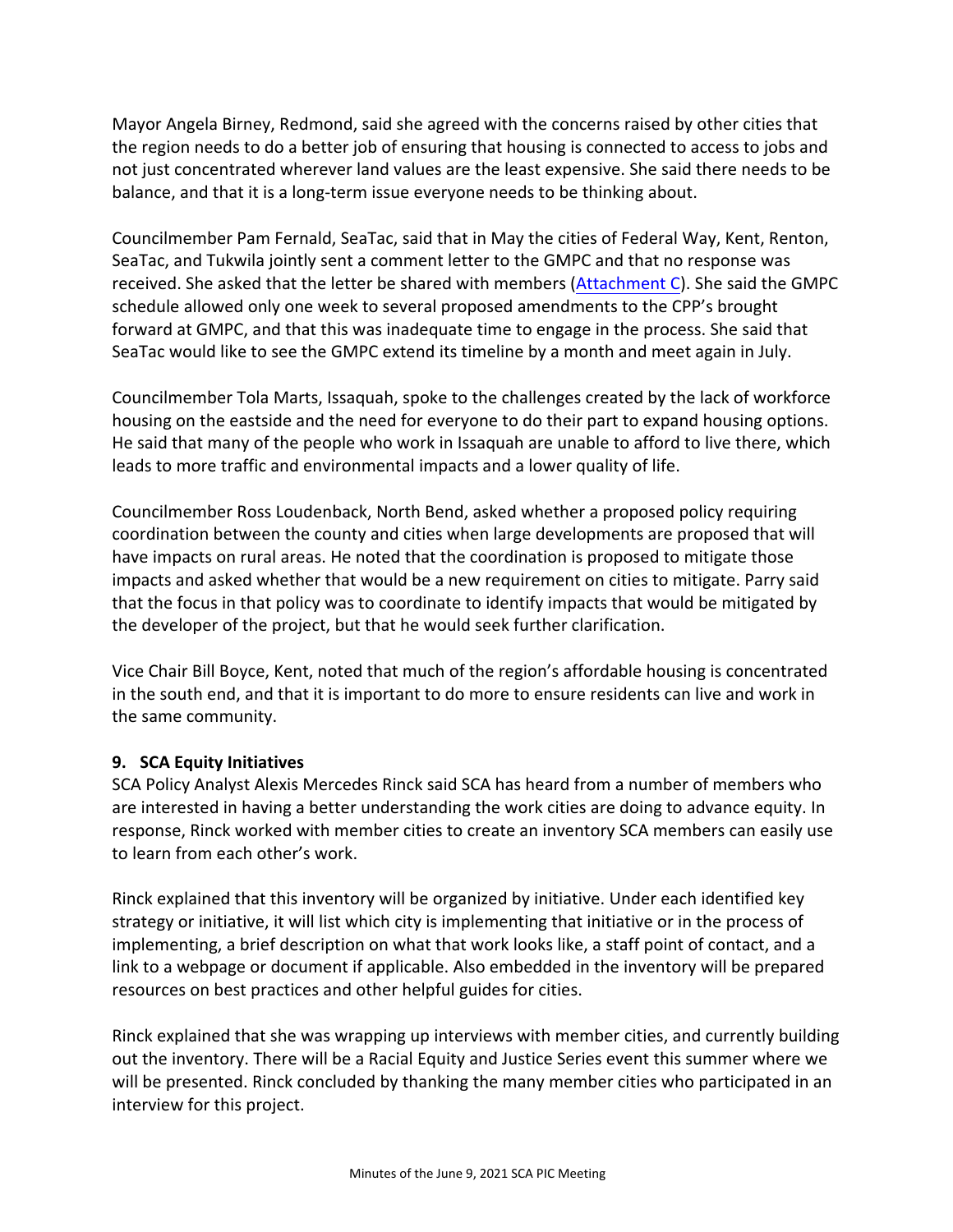Councilmember Janice Zahn, Bellevue, expressed excitement over the inventory and said that this will be a useful tool moving forward.

# **10. Levies and Ballot Measures**

SCA Policy Director Brian Parry reported on upcoming levies and ballot measures in King County as well as the results of the most recent election in April. Parry noted that proposed general obligation bonds for parks and recreation improvements in Shoreline received over 72% support, but failed due to turnout being lower than required by the state constitution. The city is considering running the measure again in November 2021. The City of Lake Forest Park is also holding community conversations about a potential levy lid lift measure also in November. Parry encouraged members to send any information about measures being considered in their city.

# **11. Potential Upcoming SCA Issues**

SCA Policy Director Brian Parry reported on topics being considered for future PIC meetings and encouraged members to let staff know about issues they would like brought forward.

# **12. Future PIC Meetings**

SCA Executive Director Deanna Dawson reported that SCA is evaluating the logistics of holding future in-person meetings of the PIC and welcome member feedback. She noted that most cities usually do not meet in August, and that typically PIC also does not meet that month.

Councilmember Chris Roberts said that he likes having an option to participate online, but that PIC could consider meeting in person quarterly but otherwise meet online.

Councilmember Pam Fernald, SeaTac, said that she misses being together and having the opportunity to get to know everyone better.

Councilmember Toby Nixon, Kirkland, suggested that PIC could continue to meet online but meet in person quarterly or twice a year to get to know each other.

Councilmember Tola Marts, Issaquah, said that he would like PIC to begin meeting in person again as soon as possible. He said that being present and visible is a fundamental aspect of governance and also that considering the current effectiveness being shown by the COVID vaccines it is safe to meet in person.

Mayor Angela Birney, Redmond, said that she would like to begin meeting in person again as it makes for better dialogue and decision‐making.

Mayor Sean Kelly, Maple Valley, said that he supports going back to meeting in person.

Councilmember Joseph Cimaomo, Covington, said that it would be great to meet in person again and suggested potentially rotating meeting locations.

Vice Chair Bill Boyce, Kent, said that his city council would be going back to in‐person meetings beginning on July 6.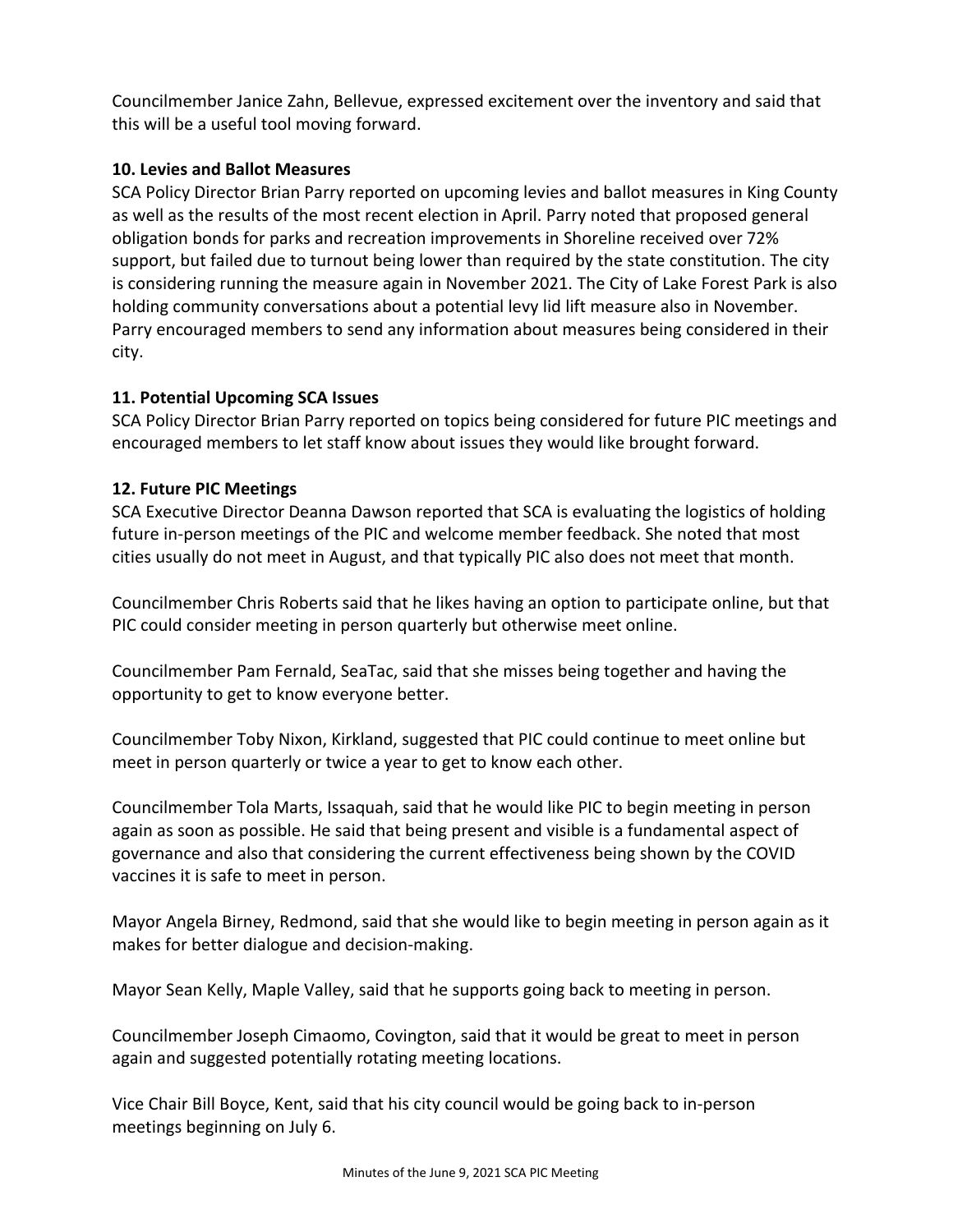Councilmember Lydia Assefa‐Dawson, Federal Way, said that the city council intends to go back to in‐person meetings in late July.

#### **13. Upcoming Events**

Upcoming SCA events include:

- a. SCA Board Meeting Wednesday, April 21, 2021 10:00 AM to noon
- b. Lunch with the SCA Board Series –Amy Ockerlander and Jan Molinaro– Friday, April 23, 2021 – Noon to 1:00 PM
- c. Meet the King County Council Series –Girmay Zahilay– Monday, April 26, 2021 Noon to 1:00 PM
- d. SCA Public Issues Committee Meeting Wednesday, May 12, 2021 7:00 to 9:00 PM
- e. SCA Board Meeting Wednesday, May 19, 2021 10:00 AM to noon
- f. Meet the King County Council Series –Pete von Reichbauer Monday, May 24, 2021 Noon to 1:00 PM

# **14. For the Good of the Order**

Mayor Linda Newing, Newcastle, recognized members of the Newcastle Police Department and King County Sheriff's Office for their recent work in deescalating a dangerous situation involving a young man in emotional and mental distress.

# **15. Adjourn**

The meeting was adjourned at 8:56 PM.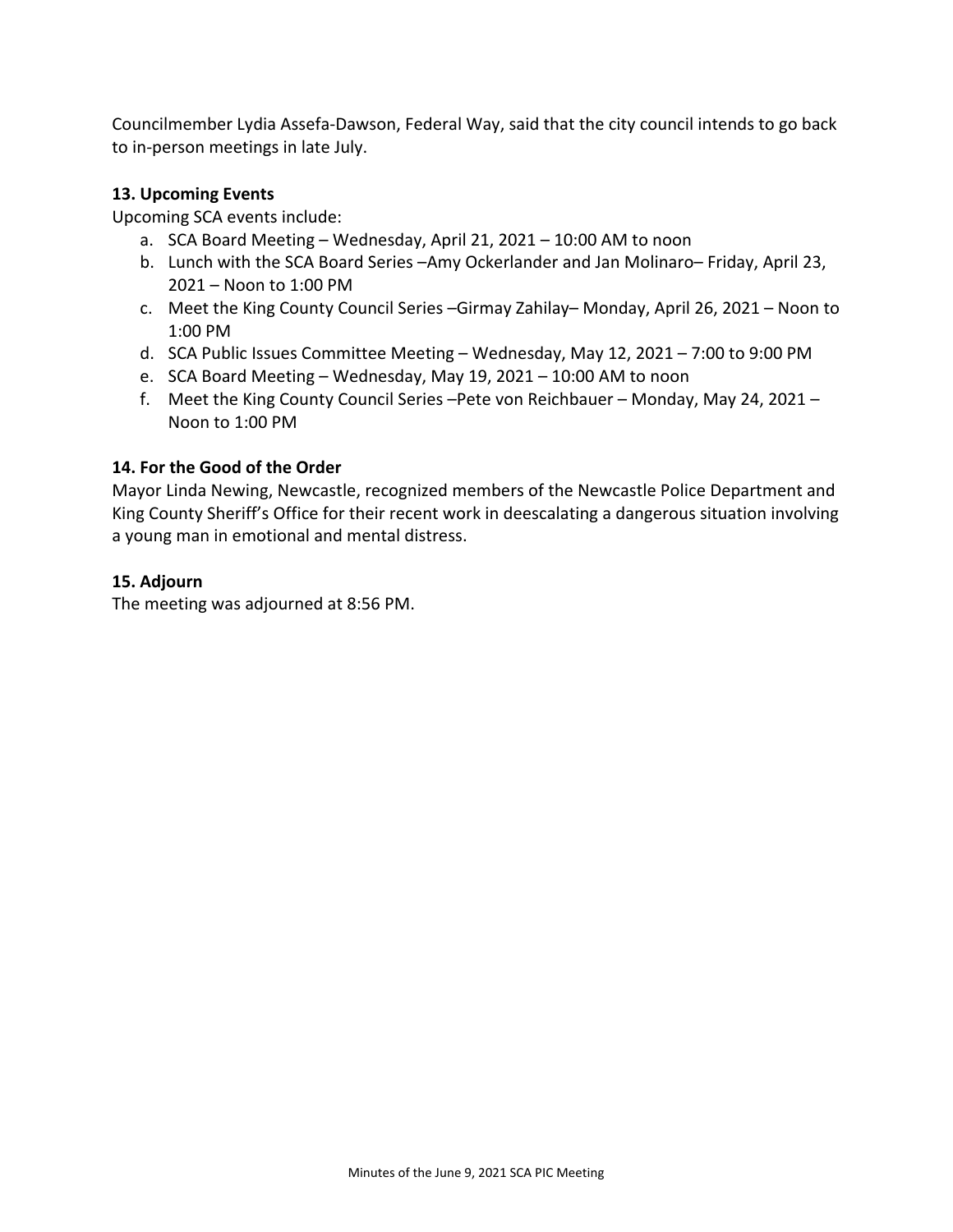# **Public Issues Committee Meeting**

**June 9, 2021**

| City                      | Representative        | <b>Alternate</b>       |
|---------------------------|-----------------------|------------------------|
| Algona                    | Dave Hill             | none                   |
| Auburn                    | <b>Nancy Backus</b>   | James Jeyaraj          |
| <b>Beaux Arts Village</b> | Athena Howes          | Tom Stowe              |
| <b>Bellevue</b>           | Janice Zahn           | Jeremy Barksdale       |
| <b>Black Diamond</b>      | <b>Tamie Deady</b>    |                        |
| <b>Bothell</b>            | James McNeal          | Tom Agnew              |
| <b>Burien</b>             | <b>Krystal Marx</b>   | Nancy Tosta            |
| <b>Carnation</b>          | <b>Dustin Green</b>   | Kim Lisk               |
| <b>Clyde Hill</b>         | Marianne Klaas        | Kim Muromoto           |
| Covington                 | Joseph Cimaomo        | Kristina Soltys        |
| <b>Des Moines</b>         | Traci Buxton          | none                   |
| <b>Duvall</b>             | Michelle Hogg         | <b>Rick Shaffer</b>    |
| <b>Enumclaw</b>           | <b>Chance LaFleur</b> | none                   |
| <b>Federal Way</b>        | <b>Martin Moore</b>   | Lydia Assefa-Dawson    |
| <b>Hunts Point</b>        | Joseph Sabey          | none                   |
| Issaquah                  | Tola Marts            | Barbara de Michele     |
| <b>Kenmore</b>            | David Baker           | Corina Pfeil           |
| Kent                      | <b>Bill Boyce</b>     | Toni Troutner          |
| <b>Kirkland</b>           | Kelli Curtis          | <b>Toby Nixon</b>      |
| <b>Lake Forest Park</b>   | Tom French            | Lorri Bodi             |
| <b>Maple Valley</b>       | Sean Kelly            | Les Burberry           |
| Medina                    | Jennifer Garone       | Jessica Rossman        |
| <b>Mercer Island</b>      | David Rosenbaum       | <b>Benson Wong</b>     |
| Milton                    | Jim Gillespie         | Shanna Styron Sherrell |
| <b>Newcastle</b>          | <b>Linda Newing</b>   | Tony Ventrella         |
| <b>Normandy Park</b>      | Sue-Ann Hohimer       | <b>Ernest Thompson</b> |
| <b>North Bend</b>         | Ross Loudenback       | <b>Heather Koellen</b> |
| <b>Pacific</b>            | Leanne Guier          | none                   |
| Redmond                   | Angela Birney         | Vanessa Kritzer        |
| Renton                    | Armondo Pavone        | Ed Prince              |
| <b>Sammamish</b>          | Christie Malchow      | Kent Treen             |
| <b>SeaTac</b>             | <b>Erin Sitterley</b> | Pam Fernald            |
| <b>Shoreline</b>          | <b>Chris Roberts</b>  | Will Hall              |
| Skykomish                 | <b>Henry Sladek</b>   | none                   |
| <b>Snoqualmie</b>         | Katherine Ross        | Matt Larson            |
| <b>Tukwila</b>            | Kate Kruller          | Zak Idan               |
| Woodinville               | <b>Gary Harris</b>    | Rachel Best-Campbell   |
| <b>Yarrow Point</b>       | Dicker Cahill         | none                   |

Cities present at the meeting are **bolded**. Voting representatives present are highlighted.